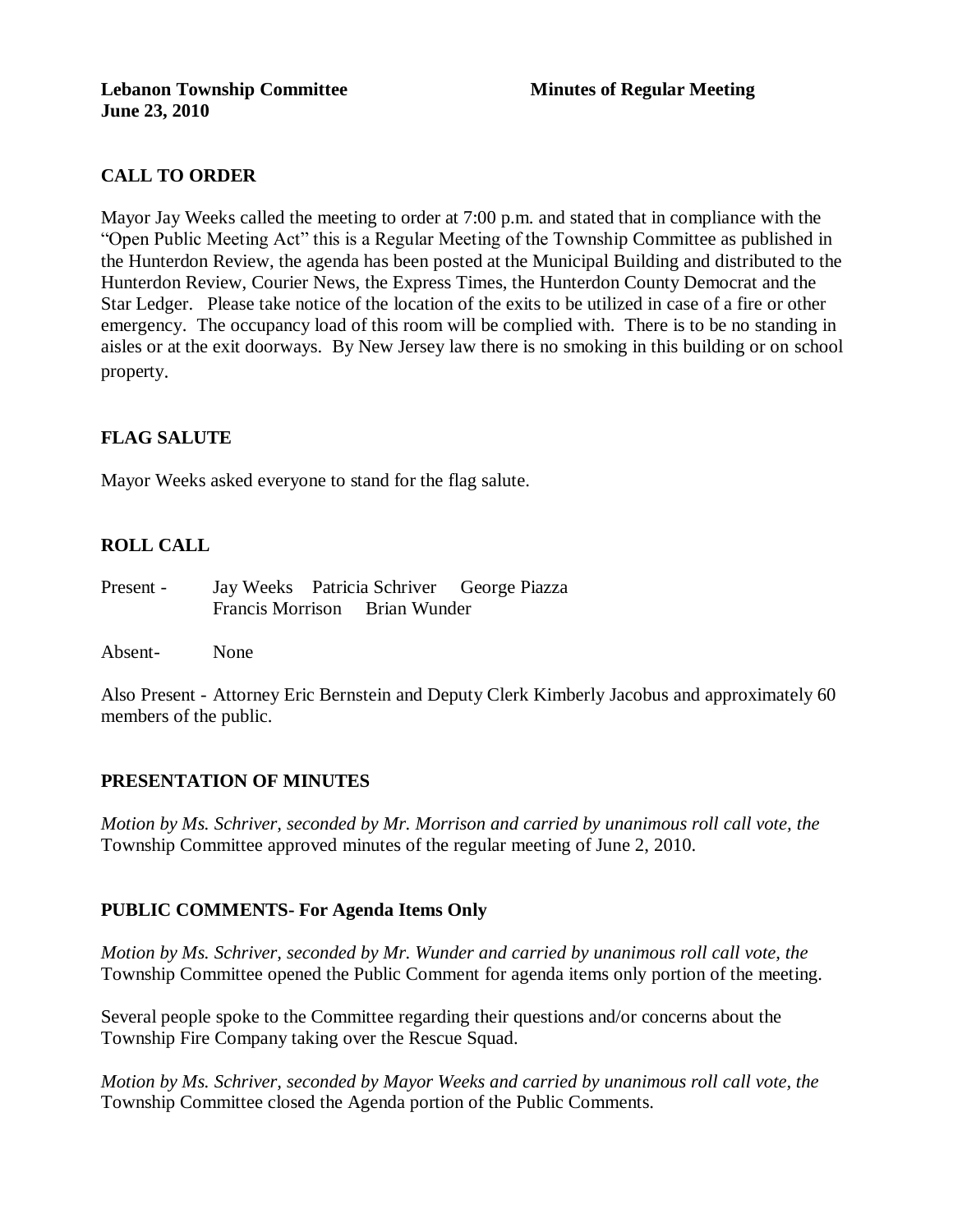### LTCM 6/23/10 Page 2 of 12 **2010 BUDGET – PUBLIC HEARING**

### **Public Hearing**

*Motion by Ms. Schriver, seconded by Mr. Piazza and carried by unanimous roll call vote, the* Township Committee opened the public hearing for the budget.

There were no comments from the public.

*Motion by Ms. Schriver, seconded by Mr. Wunder and carried by unanimous roll call vote, the* Township Committee closed the public hearing for the budget.

### **RESOLUTIONS**

### **Resolution No. 52-2010** – **Budget Self Exam**

*Motion by Ms. Schriver, seconded by Mayor Weeks and carried by unanimous roll call vote, the* Township Committee adopted Resolution No. 52-2010. (As written below)

### **TOWNSHIP OF LEBANON COUNTY OF HUNTERDON STATE OF NEW JERSEY RESOLUTION NO. 52-2010**

**WHEREAS**, N.J.S.A.40A:4-78b has authorized the Local Finance Board to adopt rules that permit municipalities in sound fiscal condition to assume the responsibility, normally granted to the Director of the Division of Local Government Services, of conducting the annual budget examination; and,

**WHEREAS**, N.J.A.C.5:30-7 was adopted by the Local Finance Board on February 11, 1997; and,

**WHEREAS**, pursuant to N.J.A.C.5:30-7.2 thru 7.5 the Township of Lebanon has been declared eligible to participate in the program by the Division of Local Government Services, and the Chief Financial Officer has determined that the Township of Lebanon meets the necessary conditions to participate in the program for the 2010 budget year, so now therefore,

**BE IT RESOLVED**, by the Township Committee of the Township of Lebanon that in accordance with N.J.A.C.5:30-7.6a & b, and based upon the Chief Financial Officer's certification, the governing body has found the budget has met the following requirements:

- 1. That with reference to the following items, the amounts have been calculated pursuant to law and appropriated as such in the budget:
	- a. Payment of interest and debt redemption charges
	- b. Deferred charges and statutory expenditures
	- c. Cash deficit of preceding year
	- d. Reserve for uncollected taxes
	- e. Other reserves and non-disbursement items
	- f. Any inclusions of amounts required for school purposes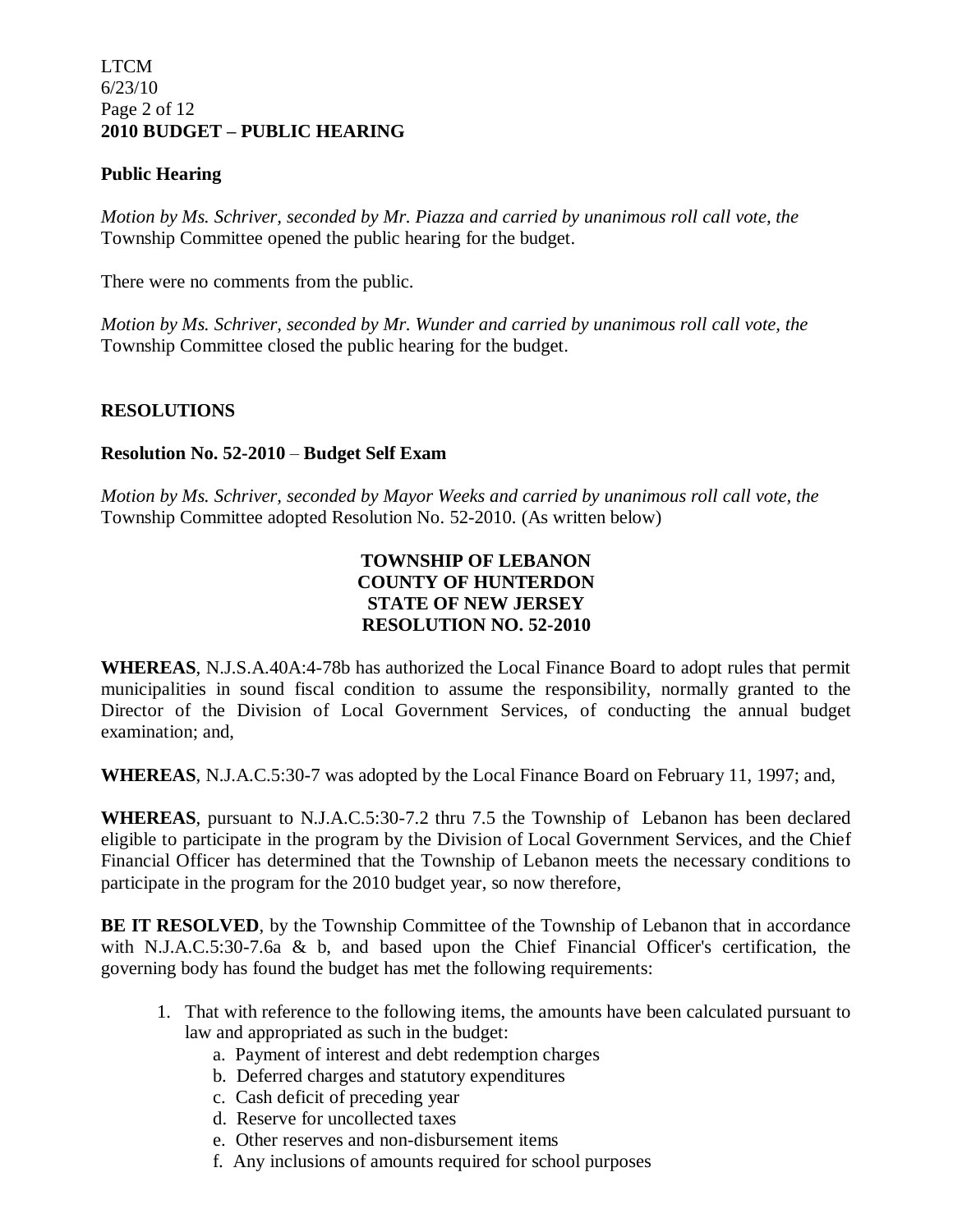- 2. That the provisions relating to limitation on increases of appropriations pursuant to N.J.S.A.40A:45.2 and appropriations for exceptions to limits on appropriations found at 40A:4-45.3 et seq. are fully met. (Complies with the "CAP" law.)
- 3. That the budget is in such form, arrangement and content as required by the Local Budget Law and N.J.A.C.5:30-4 and 5:30-5.
- 4. That pursuant to the Local Budget Law:
	- a. All estimates of revenue are reasonable, accurate and correctly stated;
	- b. Items of appropriation are properly set forth;
	- c. In itemization, form, arrangement and content, the budget will permit the exercise of the comptroller function within the municipality.
	- d.
- 5. The budget and associated amendments have been introduced, publicly advertised and adopted in accordance with the relevant provisions of the Local Budget Law, except that failure to meet the deadlines of N.J.S.A.40A:4-5, shall not prevent such certification.
- 6. That all other applicable statutory requirements have been fulfilled.

**BE IT FURTHER RESOLVED**, that a copy of this resolution be forwarded to the Director of the Division of Local Government Services.

### **Resolution No. 53-2010- Adopt 2010 Municipal Budget**

*Motion by Mr. Piazza, seconded by Ms. Schriver and carried by unanimous roll call vote, the* Township Committee adopted Resolution No. 53-2010. (As written below)

### **RESOLUTION NO. 53-2010 TOWNSHIP OF LEBANON HUNTERDON COUNTY, NEW JERSEY ADOPT 2010 MUNICIPAL BUDGET**

WHEREAS, the 2010 Lebanon Township Municipal Budget was introduced and approved on the 19<sup>th</sup> day of May 2010; and

**WHEREAS,** the 2010 Lebanon Township Municipal Budget was advertised in the "Hunterdon Review" in the issue of June 2, 2010; and

**WHEREAS**, the public hearing on said Budget was held on June 23, 2010; and

**WHEREAS,** the approved 2010 Lebanon Township Municipal Budget has been filed with the Director of the Department of Local Government Services;

**NOW, THEREFORE, BE IT RESOLVED**, on this 16th day of June 2010, by the Mayor and Township Committee of the Township of Lebanon, that the budget hereinafter set forth is hereby adopted and shall constitute appropriations for the purposes stated of the sum set forth as appropriated.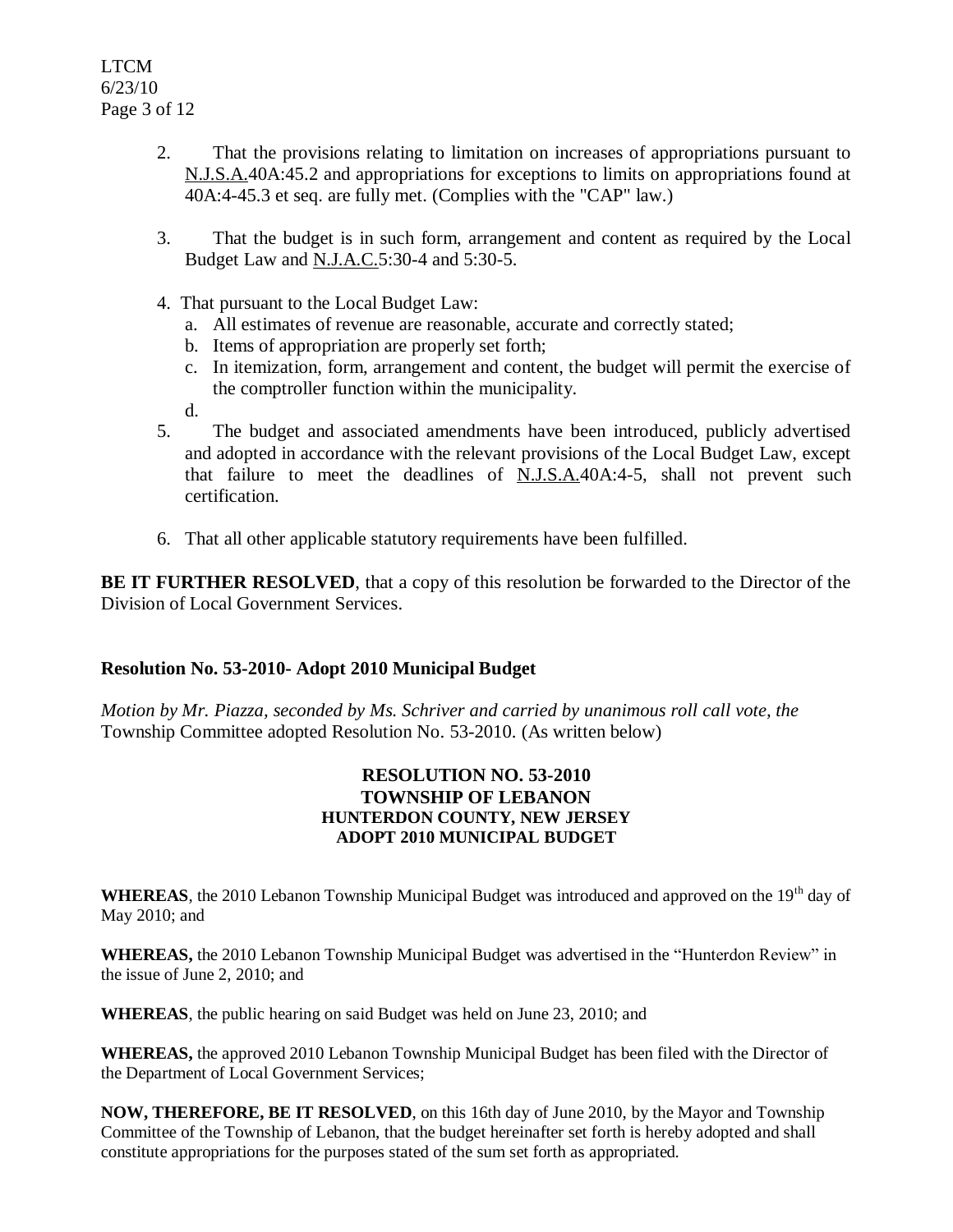LTCM 6/23/10 Page 4 of 12 It is hereby certified that this is a true and accurate copy of a Resolution adopted by the Governing Body of the Township of Lebanon at a meeting held on June 23, 2010.

### **ORDINANCES**

#### **Ordinance No. 2010-09- Introduction**

*Motion by Ms. Schriver, seconded by Mayor Weeks and carried by favorable roll call vote, the* Township Committee introduced Ordinance No. 2010-09. (As entitled below). Ayes: Wunder, Schriver, Weeks, Piazza Nays: Morrison

### **ORDINANCE NO. 2010-09 TOWNSHIP OF LEBANON COUNTY OF HUNTERDON STATE OF NEW JERSEY AN ORDINANCE TO REVISE, AMEND AND SUPPLEMENT THE CODE OF THE TOWNSHIP OF LEBANON CHAPTER 35, ENTITLED "FIRE DEPARTMENT", SPECIFICALLY SECTION 2, ENTITLED "APPROVAL OF AGREEMENT TO PROVIDE FIRE SERVICES" TO DESIGNATE FIRST AID RESPONDER**

The Public Hearing will be held on July 7, 2010.

Attorney Bernstein stated that the public hearing will be held on July 7, 2010. He asked for a motion by the governing body to approve the moving of the meeting from the municipal building to the Woodglen School.

*Motion by Ms. Schriver, seconded by Mayor Weeks and carried by unanimous roll call vote, the* Township Committee will hold the July 7, 2010 meeting at the Woodglen School, 7 pm.

### **Ordinance No. 2010-10-Introduction**

*Motion by Mr. Piazza, seconded by Mr. Wunder and carried by unanimous roll call vote, the* Township Committee introduced Ordinance No. 2010-10 (As titled below).

### **ORDINANCE NO. 2010-10 TOWNSHIP OF LEBANON COUNTY OF HUNTERDON STATE OF NEW JERSEY**

# **AN ORDINANCE TO REVISE, AMEND AND SUPPLEMENT THE CODE OF THE TOWNSHIP OF LEBANON CHAPTER 400, ENTITLED "ZONING", SPECIFICALLY SECTION 400-4, TITLED "DEFINITIONS" AND SECTION 400-11, TITLED "CONDITIONAL USES"**

The Public Hearing will be held on August 4, 2010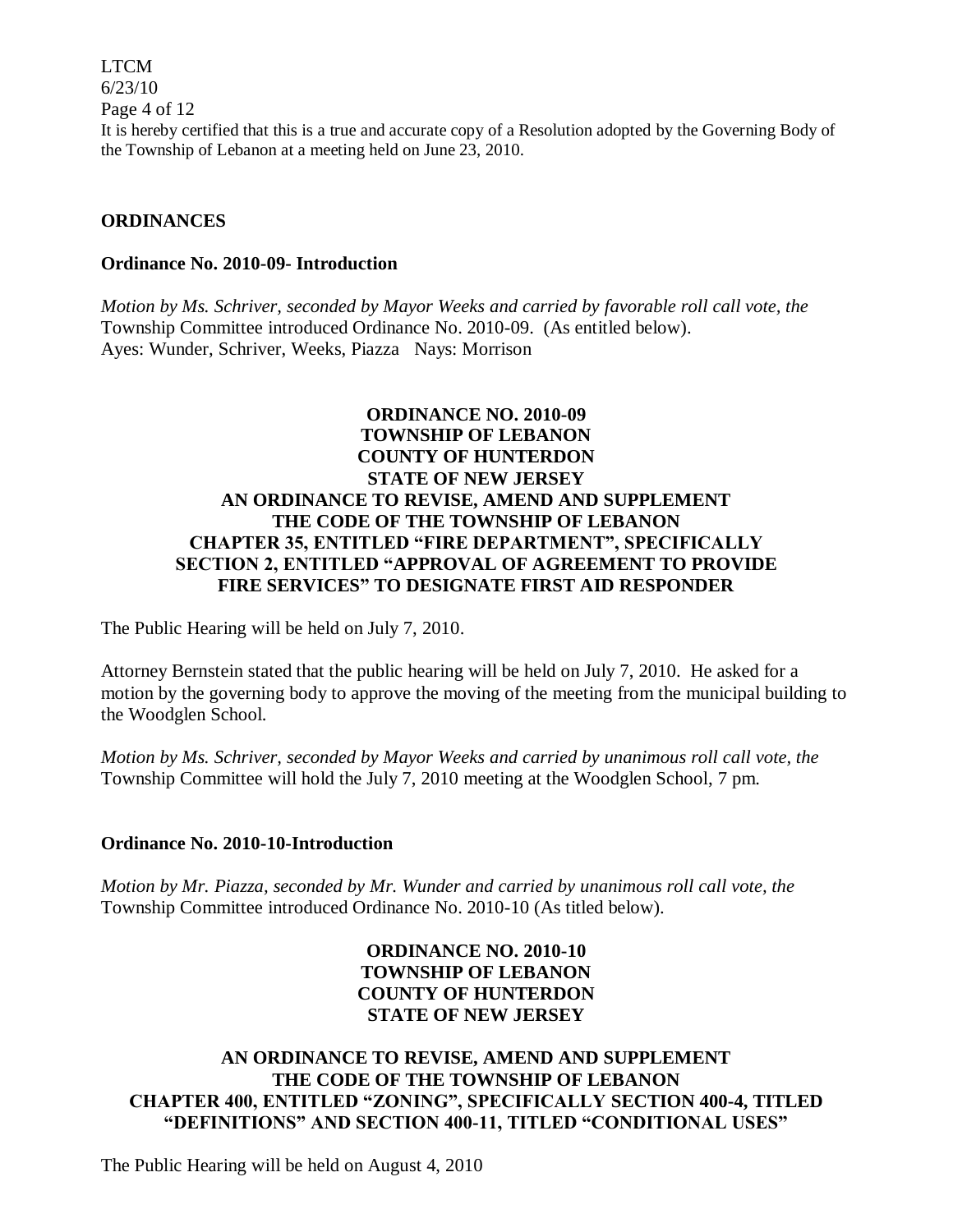LTCM 6/23/10 Page 5 of 12

### **Ordinance No. 2010-11-Introduction**

*Motion by Ms. Schriver, seconded by Mayor Weeks and carried by unanimous roll call vote, the* Township Committee introduced Ordinance No. 2010-11 (As entitled below)

# **TOWNSHIP OF LEBANON COUNTY OF HUNTERDON STATE OF NEW JERSEY ORDINANCE NO. 2010-11**

### **AN ORDINANCE TO AMEND THE REVISED GENERAL ORDINANCE OF THE TOWNSHIP OF LEBANON, COUNTY OF HUNTERDON, STATE OF NEW JERSEY, AND MORE SPECIFICALLY CHAPTER 45( LAND USE PROCEDURES)**

The Public Hearing will be held on August 4, 2010

### **PROCLAMATIONS**

*Motion by Ms. Schriver, seconded by Mayor Weeks and carried by unanimous roll call vote, the* Township Committee adopted the proclamations for the following Boy Scouts:

# *TO TYMON CONROY FOR RECEIVING THE EAGLE SCOUT AWARD*

 *WHEREAS, the conferring of an Eagle Scout is one of the highest awards that can be bestowed upon a Boy Scout; and*

 *WHEREAS, such award is an earned award in that the recipient must perform and successfully complete and pass the rigid requirements exacted to achieve an Eagle Scout Award; and*

 *WHEREAS, Tymon Conroy, Boy Scouts of America, Troop 92, attained the designation of "Eagle Scout"; and* 

 *WHEREAS, Tymon Conroy is to be commended for his Eagle Scout Service Project, which was to finish the remainder of an approximate two mile trail for the Hunterdon County Parks system by constructing rock staircases, rock check steps and waterbars; and* 

 *WHEREAS, Tymon Conroy's efforts will help prevent trail erosion and make the trail more easily accessible and hike-able to day hikers; and* 

 *WHEREAS, Tymon Conroy is an ordeal member in The Order of the Arrow which is scouting's national honor society, and* 

 *WHEREAS, Tymon Conroy will be honored and receive his award at an Eagle Court of Honor Recognition Ceremony on June 26, 2010; and*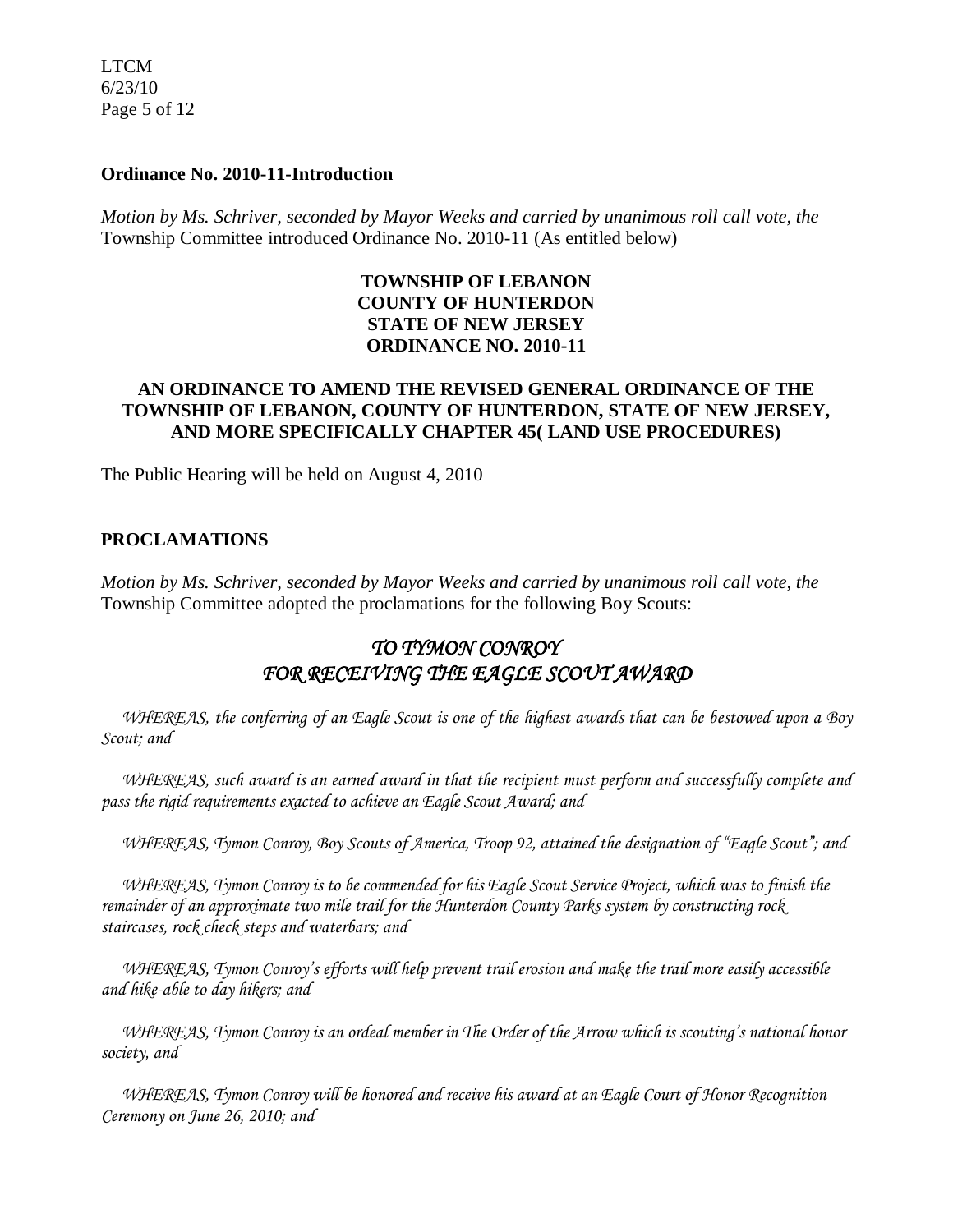LTCM

6/23/10

Page 6 of 12

 *WHEREAS, the Lebanon Township Committee wishes to recognize this noteworthy achievement of Tymon Conroy.*

*NOW, THEREFORE, BE IT RESOLVED that the Mayor and Township Committee of the Township of Lebanon hereby extend their congratulations to Eagle Scout Tymon Conroy, for having an Eagle Scout Award conferred upon him by the Boy Scouts of America.*

# *TO DAVID KUBIK FOR RECEIVING THE EAGLE SCOUT AWARD*

 *WHEREAS, the conferring of an Eagle Scout is one of the highest awards that can be bestowed upon a Boy Scout; and*

 *WHEREAS, such award is an earned award in that the recipient must perform and successfully complete and pass the rigid requirements exacted to achieve an Eagle Scout Award; and*

 *WHEREAS, David Kubik, Boy Scouts of America, Troop 92, attained the designation of "Eagle Scout"; and* 

 *WHEREAS, David Kubik is to be commended for his Eagle Scout Service Project, which was to renovate a 33' x 30' storage/concession stand behind Woodglen Middle School, which entailed the re-roofing of the structure, replacement of siding, repainting, the installation of shelving and the construction of a tiled countertop for storage and easy cleanup.*

 *WHEREAS, David Kubik's project took almost 290 man hours to complete and over 2,000 dollars in donations; and* 

 *WHEREAS, David Kubik is an ordeal member in The Order of the Arrow which is scouting's national honor society, and* 

 *WHEREAS, David Kubik will be honored and receive his award at an Eagle Court of Honor Recognition Ceremony on June 26, 2010; and*

 *WHEREAS, the Lebanon Township Committee wishes to recognize this noteworthy achievement of David Kubik.*

*NOW, THEREFORE, BE IT RESOLVED that the Mayor and Township Committee of the Township of Lebanon hereby extend their congratulations to Eagle Scout David Kubik, for having an Eagle Scout Award conferred upon him by the Boy Scouts of America.*

# *TO JOHN LEDDIE FOR RECEIVING THE EAGLE SCOUT AWARD*

 *WHEREAS, the conferring of an Eagle Scout is one of the highest awards that can be bestowed upon a Boy Scout; and*

 *WHEREAS, such award is an earned award in that the recipient must perform and successfully complete and pass the rigid requirements exacted to achieve an Eagle Scout Award; and*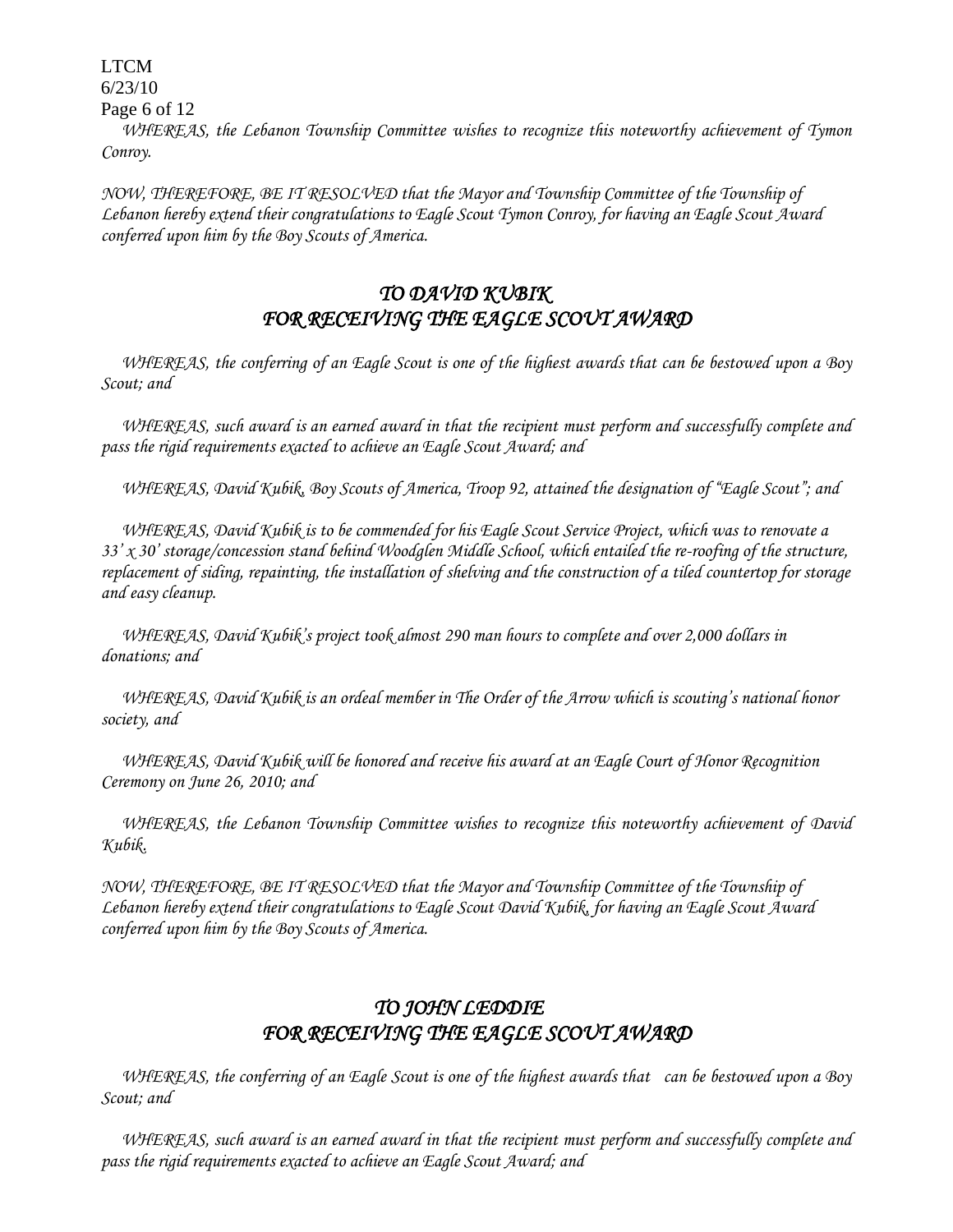LTCM 6/23/10 Page 7 of 12

 *WHEREAS, John Leddie, Boy Scouts of America, Troop 92, attained the designation of "Eagle Scout"; and* 

 *WHEREAS, John Leddie is to be commended for his Eagle Scout Service Project, which entailed installing security glass windows into the doors of the Lower Valley Presbyterian Church and installing wainscoting to beautify the parish house, and*

 *WHEREAS, the installation of the windows in the Sunday School rooms will allow for more visibility and security and the wainscoting will protect the walls from being bumped and scratched by the congregation and groups that meet there, and* 

 *WHEREAS, John Leddie is an ordeal member in The Order of the Arrow which is scouting's national honor society, and* 

 *WHEREAS, John Leddie will be honored and receive his award at an Eagle Court of Honor Recognition Ceremony on June 26, 2010; and*

 *WHEREAS, the Lebanon Township Committee wishes to recognize this noteworthy achievement of John Leddie.*

*NOW, THEREFORE, BE IT RESOLVED that the Mayor and Township Committee of the Township of Lebanon hereby extend their congratulations to Eagle Scout John Leddie, for having an Eagle Scout Award conferred upon him by the Boy Scouts of America.*

# *TO JEFFREY VACCARELLA FOR RECEIVING THE EAGLE SCOUT AWARD*

 *WHEREAS, the conferring of an Eagle Scout is one of the highest awards that can be bestowed upon a Boy Scout; and*

 *WHEREAS, such award is an earned award in that the recipient must perform and successfully complete and pass the rigid requirements exacted to achieve an Eagle Scout Award; and*

 *WHEREAS, Jeffrey Vaccarella, Boy Scouts of America, Troop 92, attained the designation of "Eagle Scout"; and* 

 *WHEREAS, Jeffrey Vaccarella is to be commended for his Eagle Scout Service Project, which entailed the coordination of the construction of a base support for a memorial gazebo at the Califon United Methodist Church and the installation of a handicap accessible ramp, landscaping and the emplacement of the prefab gazebo; and*

 *WHEREAS, Jeffrey Vaccarella's project required 180 man hours and is used for outdoor Sunday School space as well as quiet contemplation by the community; and* 

 *WHEREAS, Jeffrey Vaccarella has earned the Bronze Palm and is an ordeal member in The Order of the Arrow which is scouting's national honor society; and* 

 *WHEREAS, Jeffrey Vaccarella will be honored and receive his award at an Eagle Court of Honor Recognition Ceremony on June 26, 2010; and*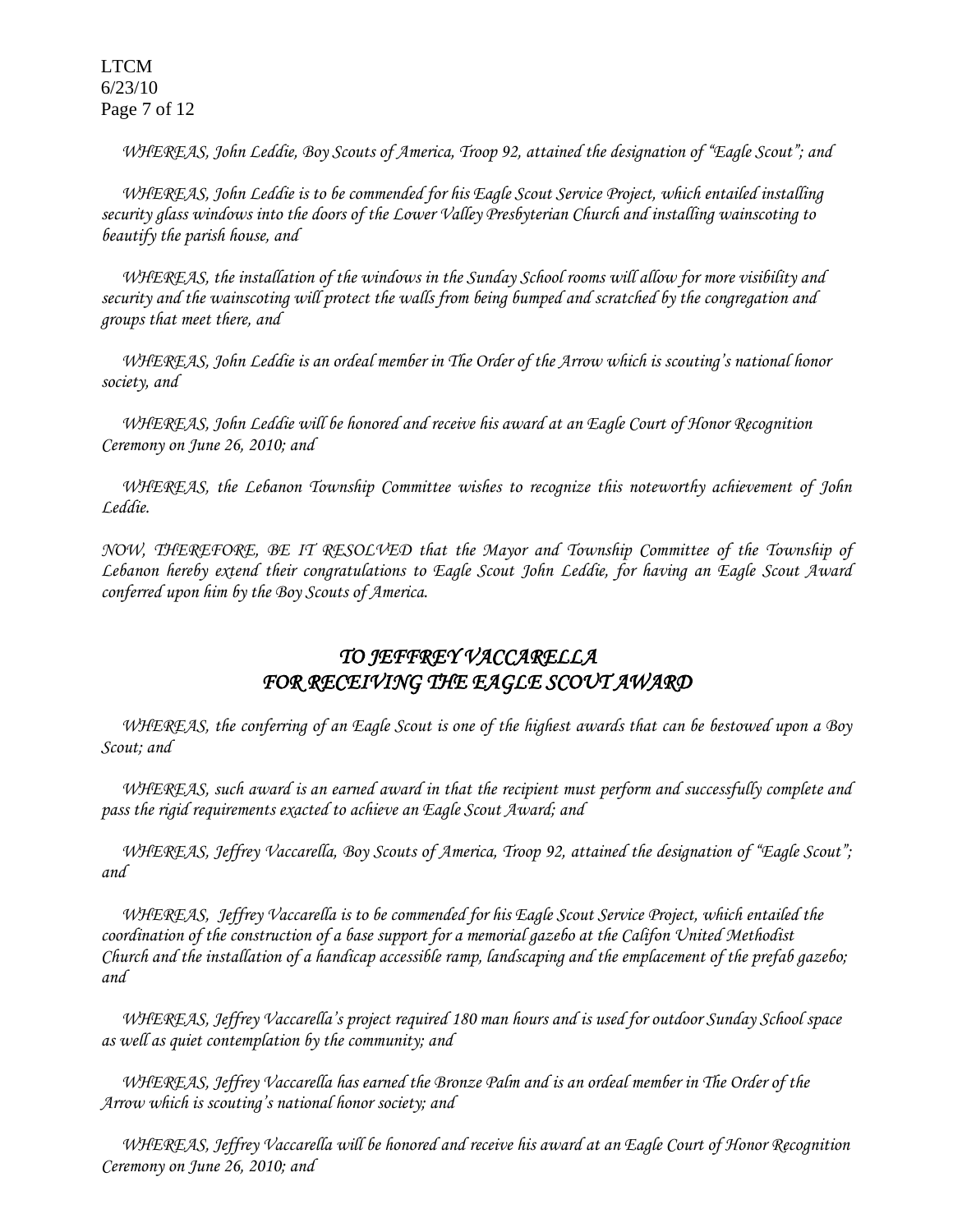LTCM 6/23/10 Page 8 of 12

 *WHEREAS, the Lebanon Township Committee wishes to recognize this noteworthy achievement of Jeffrey Vaccarella.*

*NOW, THEREFORE, BE IT RESOLVED that the Mayor and Township Committee of the Township of Lebanon hereby extend their congratulations to Eagle Scout Jeffrey Vaccarella, for having an Eagle Scout Award conferred upon him by the Boy Scouts of America.*

Ms. Schriver inquired as to whether the Mayor or Deputy Mayor would present the proclamations. The presentation is Saturday at 2 p.m. at the Lower Valley Presbyterian Church. The Deputy Mayor volunteered to present them.

### **RESOLUTIONS**

### **Resolution No. 54-2010 –Extension of Tax Payment Grace Period**

*Motion by Mr. Piazza, seconded by Mayor Weeks and carried by unanimous roll call vote, the* Township Committee adopted Resolution No. 54-2010. (As written below)

# **TOWNSHIP OF LEBANON COUNTY OF HUNTERDON STATE OF NEW JERSEY RESOLUTION NO. 54-2010 EXTENSION OF TAX PAYMENT GRACE PERIOD**

WHEREAS the certified 2010 tax rate may be delayed from the Tax Board of Hunterdon County, and

WHEREAS this amount is needed for the property tax bills to be printed, and

WHEREAS there must be twenty-five days from the date of mailing for the return of the quarterly payment before interest is charged,

THEREFORE BE IT RESOLVED, that pursuant to N.J.S.A. 54:4-66 et seq., the payment without interest for the third quarter 2010 taxes will be extended to at least twenty-five days from the mailing of the tax bills, after which time all receipts for the third quarter shall be deemed delinquent with interest accruing from August  $1<sup>st</sup>$ , 2010.

### **Resolution No. 55-2010 – Renewal of Retail Consumption Licenses**

*Motion by Mr. Piazza, seconded by Mr. Wunder and carried by unanimous roll call vote, the* Township Committee adopted Resolution No. 55-2010. (As written below)

### **RESOLUTION NO. 55-2010**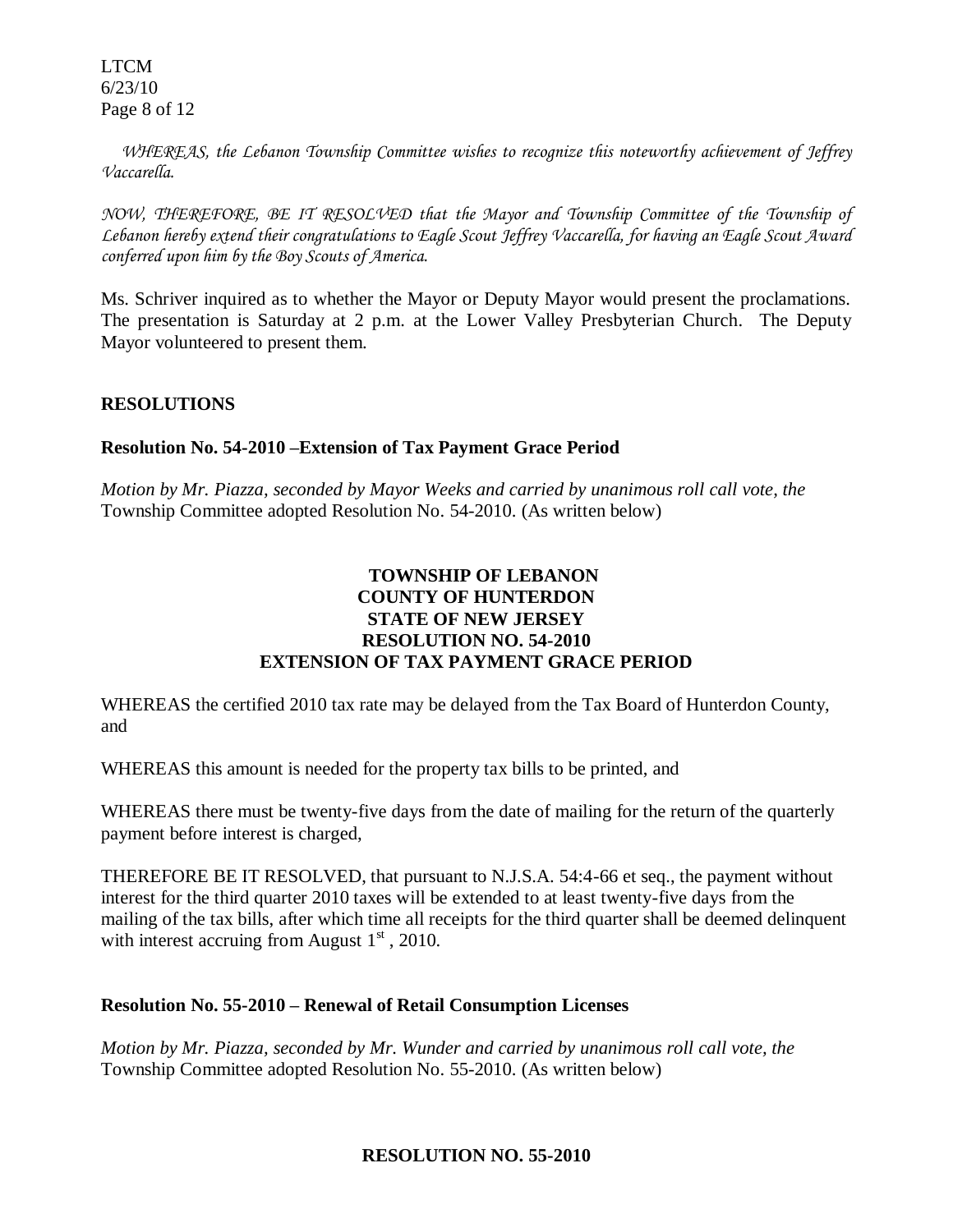### **RESOLUTION RENEWING PLENARY RETAIL CONSUMPTION LICENSES**

WHEREAS, each of the listed Plenary Retail Consumption Licensees have submitted application forms that have been completed in all respects; and

WHEREAS, the applicants are qualified to be licensed according to all statutory, regulatory and local government ABC Laws and regulations; and

WHEREAS, each have paid a filing fee of \$200.00 to the State of New Jersey and a Township License Fee of \$2,500.00

NOW, THEREFORE BE IT RESOLVED, by the Township Committee of the Township of Lebanon, in the County of Hunterdon, State of New Jersey, that the listed Licenses be granted a renewal for the 2010-2011 year:

1019-33-002-005 ONOROSA INC. 282 Route 513 1019-33-003-004 RADGNA, L.L.C. 2012 Route 31 1019-22-007-001 LEDYARD B. SCHUYLER, JR - RIVER STYX INN –374 Vernoy Road 1019-33-005-002 THE NEW HAMPTON INN, INC. t/a New Hampton Inn 23 Musconetcong River Road

# **Resolution No. 56-2010 - Renewal of Retail Distribution License**

*Motion by Mr. Piazza, seconded by Ms. Schriver and carried by unanimous roll call vote, the* Township Committee adopted Resolution No. 56-2010. (As written below)

### **RESOLUTION NO. 56-2010 RESOLUTION RENEWING A PLENARY RETAIL DISTRIBUTION LICENSE**

WHEREAS, the listed Plenary Retail Distribution License has submitted an application form that has been completed in all respects; and

WHEREAS, the applicant is qualified to be licensed according to all statutory, regulatory and local government ABC Laws and regulations; and

WHEREAS, the applicant has paid a filing fee of \$200.00 to the State of New Jersey and a Township License Fee of \$2,500.00.

NOW, THEREFORE BE IT RESOLVED, by the Township Committee of the Township of Lebanon, in the County of Hunterdon, State of New Jersey, that the listed License be granted a renewal for the 2010-2011 year:

1019-44-008-002 The Rock Corp. of Tewksbury t/a Bourbon Street Wine and Liquor 425 Route 513, Califon, NJ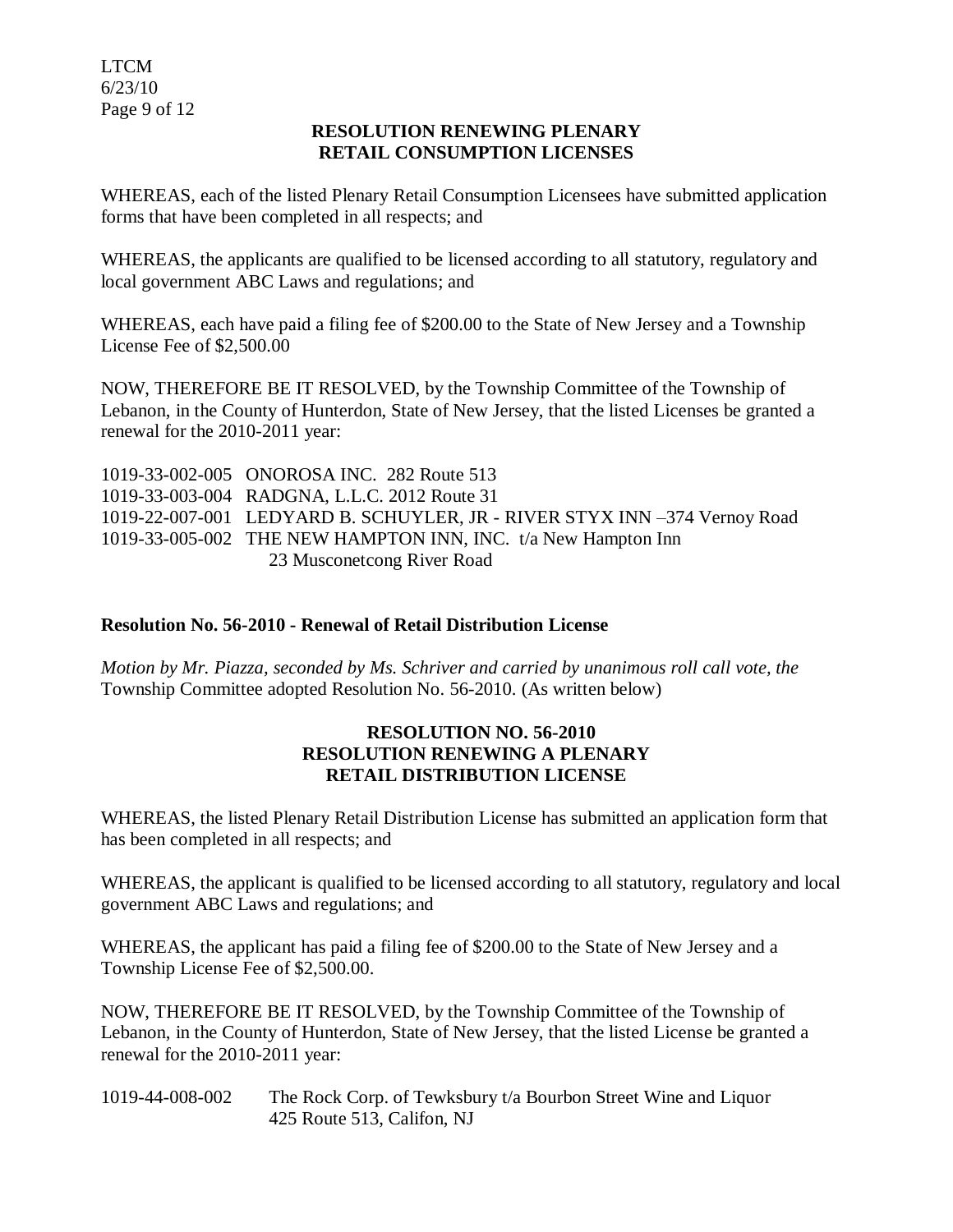LTCM 6/23/10 Page 10 of 12

### **Resolution No. 57-2010 – Granting Fireworks Permit/A & B Stainless Valve Inc.**

*Motion by Ms. Schriver, seconded by Mayor Weeks and carried by unanimous roll call vote, the* Township Committee adopted Resolution No. 57-2010. (As written below)

### **RESOLUTION NO. 57-2010 RESOLUTION GRANTING FIREWORKS PERMIT TO A&B STAINLESS VALVE AND FITTING COMPANY**

WHEREAS, A&B Stainless Valve and Fitting Company has applied for a permit for public display of fireworks to be held on July 10, 2010 at 9:00 p.m.; and

WHEREAS, the Lebanon Township Fire Code Official has reviewed the application, investigated the area where the display will take place and recommends that the permit be granted; and

WHEREAS, the necessary bond and surety has been posted.

NOW, THEREFORE BE IT RESOLVED, by the Township Committee of the Township of Lebanon, in the County of Hunterdon and State of New Jersey that a fireworks permit be granted to A&B Stainless Valve and Fitting Company for the activity described in its application.

BE IT FURTHER RESOLVED, that the Township Fire Official file copies of this Resolution and any other pertinent document with the appropriate New Jersey agency.

### **OLD BUSINESS**

There was no old business.

### **NEW BUSINESS**

### **Tod Harris-Butler Park Road complaint**

Mr. Harris stated that he and his family live on Butler Park Road, an unpaved right of way. He has asked the township in the past to maintain it; the township said they do not want anything to do with it, they do not consider it to be theirs. On paper it is owned by the DEP and they have no money or manpower to do any work. From time to time, neighbors get together to do work on the road. Mr. Harris feels that one neighbor is sabotaging the road for the people who live below her residence. A number of years ago, there was a trench on the side of the road so water could drain off, then there were cuts put across the road so the water drained into it. When it rains, the water runs down hill and Mr. Harris has the Grand Canyon across his driveway. A couple weeks ago, he went out, came home from work after a heavy shower, the road was partially washed away and the forecast called for more rain. He went out and cleaned out the gutters along the road, went to work the next day, came home and one of the trenches that he had been dug out was filled in and tamped smooth. This is a hardship for the properties down the road and it creates an unsafe situation. The neighbor who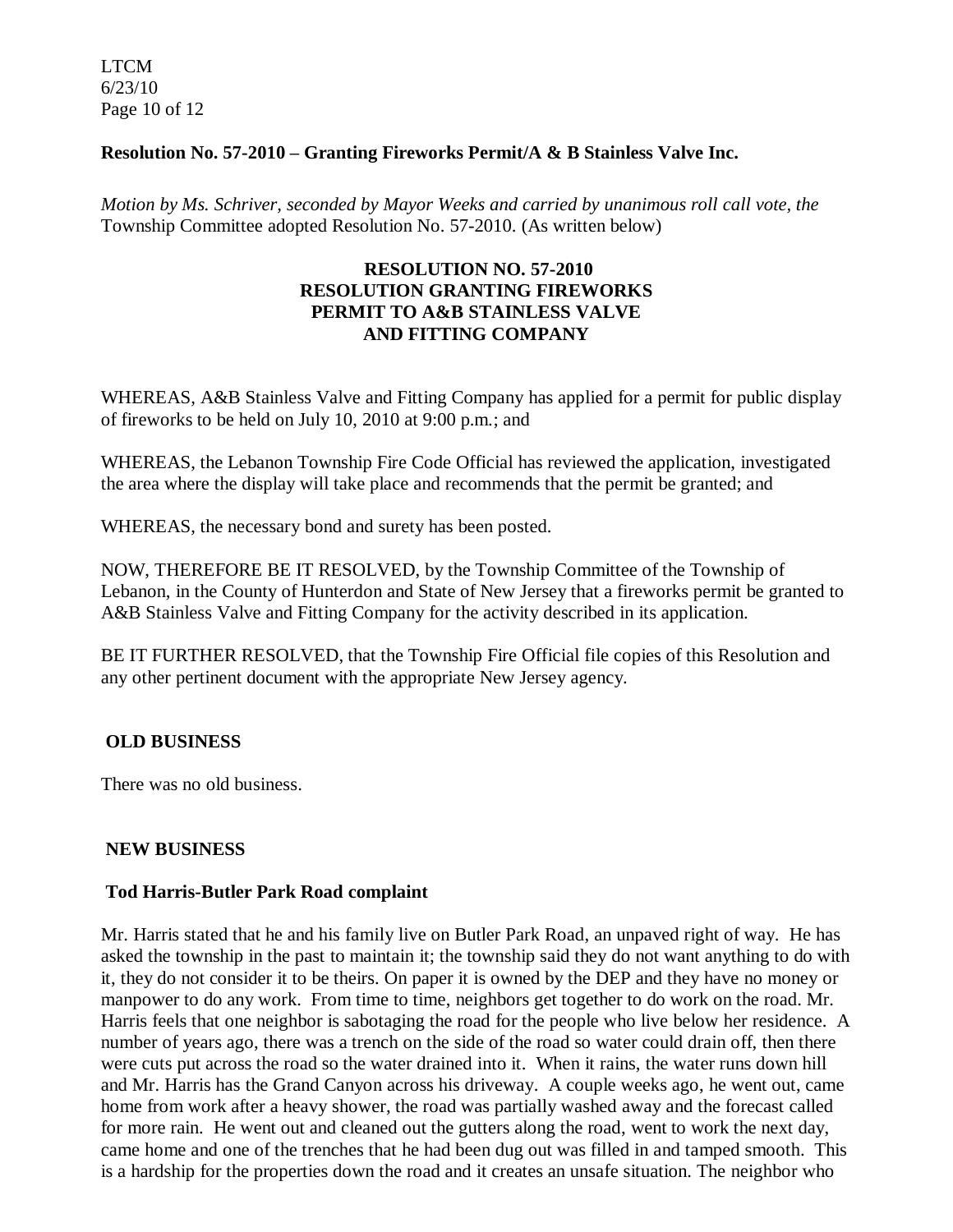LTCM 6/23/10 Page 11 of 12

does this knows what she is doing and does it basically for sabotage, its harassment. Mr. Harris has called the police; they say there is nothing they can do.

Mr. Piazza stated that the neighbors need to try and work it out or the other alternative is to get an attorney. Attorney Bernstein stated that Butler Park Road is not a municipal road, in fact it is a DEP right-of-way and they are the ones who need to be addressed because they own the road.

Mr. Harris stated that he is now waiting to hear from the DEP and wonders what would happen if he had to call the rescue squad or the fire department and they could not get down the road. Mr. Harris feels it is defiantly a safety hazard.

Attorney Bernstein suggested that Mr. Harris first try to work it out with his neighbor, secondly if Mr. Harris is not getting satisfaction from the state to call Senator Doherty's, Senator DiMaio's office or the assembly person in the district. Attorney Bernstein stated that if there is an issue with the squad or the fire department using the road, they would advise the township that it is a safety issue, then the township would have to deal with it from a safety point of view. But in terms of the fact that the road is washing out, it is not a municipal issue.

Nancy Darois told the Committee that she has lived there for 31 years. Mr. Harris is digging the ditches up the hill way beyond his house, right in front of her place; water is going to run downhill. Mrs. Darois stated she would not chip in and help because of all the years she bought stone and no one would help her. She had no problems until Mr. Harris dug the ditches. Mayor Weeks stated that the township has no jurisdiction and can not do anything.

# **County Letter**

Mr. Piazza stated that the township received a letter from the County about the collection of open space/library tax. The County would like to be paid on time but because of the unavailability of the certified tax levy, they are going to base the tax payment due from the previous quarter. Mr. Piazza wanted to make sure Mr. Della Pia understands that the county is looking for money on time because they do not want to be in arrears.

### **PRESENTATION OF VOUCHERS**

Committee Members provided a description of vouchers exceeding \$1,000.00.

*Motion by Ms. Schriver, seconded by Mr. Piazza and carried by unanimous roll call vote, the* Township Committee approved the June 23, 2010 bill list in the amount of \$179,019.75.

### **CORRESPONDENCE**

Tax Collector's Report for the Month of May 2010

Ms. Schriver asked the Mayor for a moment to make a statement in regards to the rescue squad.